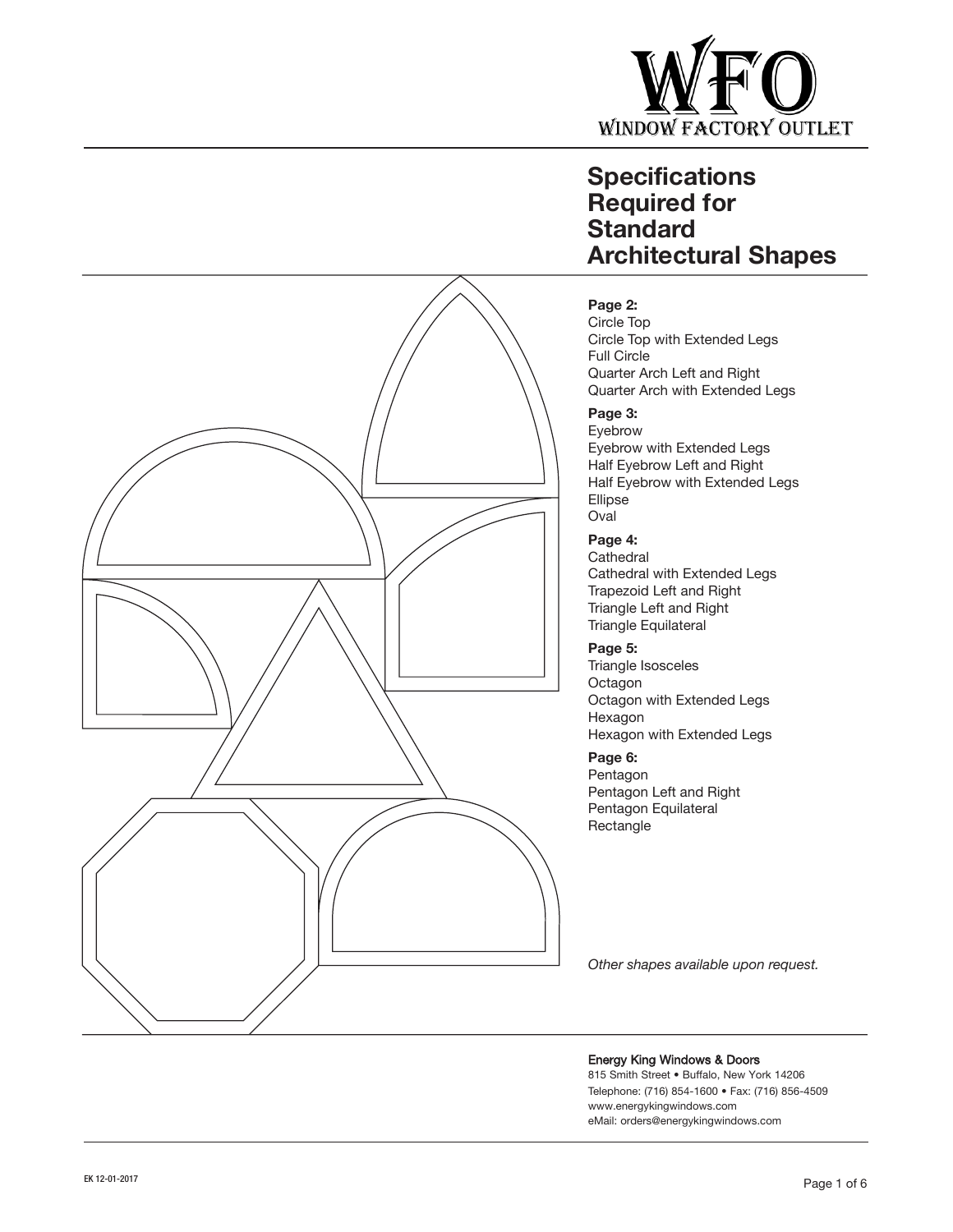



*Height / DIM3 Radius = exactly 1/2 the width.*

#### **CT– Circle Top**

- W Width (Required) =
- H Height (Required) =
- DIM3 Radius (Optional) =



*Width and height are equal.* 

*View required for single units: OSLI or ISLO.*

*For segmented units, the exact height of the overall radius and width of the mull space are also required.*

#### **QAL or QAR– Quarter Arch (Left or Right)**

- W Width (Required) =
- H Height (Required) =
- DIM3 Radius (Optional) =



*DIM3 Radius = exactly 1/2 the width.*

#### **CTX– Circle Top with Extended Legs**

| W | Width (Required) $=$ |
|---|----------------------|
|   |                      |

- H Height (Required) =
- DIM3 Radius (Optional) =
- DIM4 Length of Leg (Req.) =



*Width and height are equal. Radius = exactly 1/2 the width.*

## **FC– Full Circle**

W Width (Required) =



*Width and radius are equal.*

*View required for single units: OSLI or ISLO.*

*For segmented units, the exact height of the overall radius and width of the mull space are also required.*

## **QXL or QXR– Quarter Arch (Left or Right) with Extended Legs**

| W | Width (Required) $=$          |
|---|-------------------------------|
| Н | Height (Required) $=$         |
|   | $DIM3$ Radius (Optional) =    |
|   | DIM4 Length of Leg (Req.) $=$ |
|   |                               |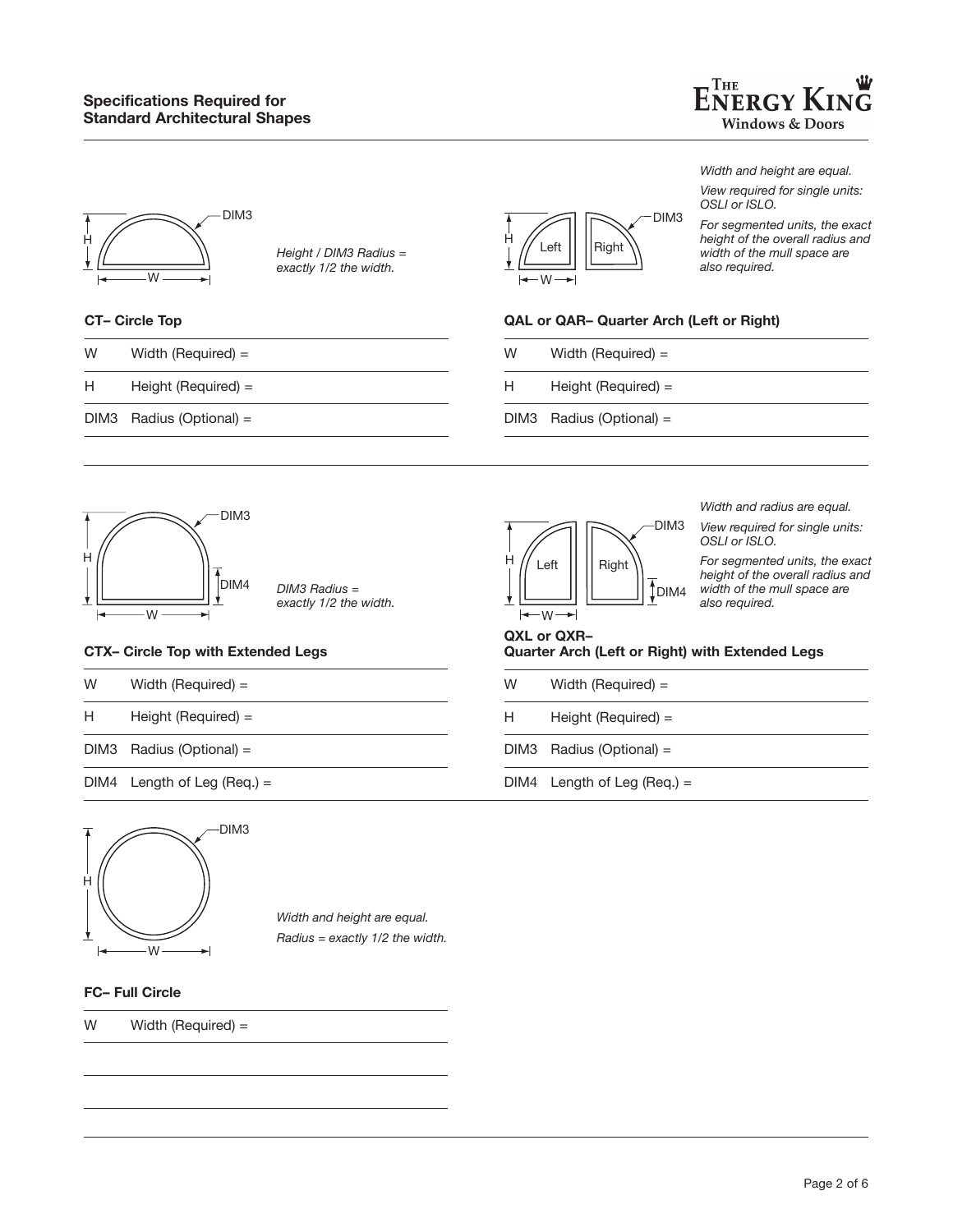

*DIM4 must be above profile limits.*



*Height is less than 1/2 the width.*

*DIM3 Radius is continuous. Corner angle must be above angle limits.*

#### **EB– Eyebrow**

| W | Width (Required) $=$ |  |
|---|----------------------|--|
|   |                      |  |

- H Height (Required) =
- DIM3 Radius (Optional) =



*View required for single units: OSLI or ISLO. For segmented units, the exact height of the overall radius and width of the mull space are also required.*

|  |  | <b>HXL or HXR-</b> |  |
|--|--|--------------------|--|
|  |  |                    |  |

Í.

## **Half Eyebrow (Left or Right) with Extended Legs**

| W | Width (Required) $=$          |
|---|-------------------------------|
| н | Height (Required) $=$         |
|   | DIM3 Radius (Optional) =      |
|   | $DIM4$ Length of Leg (Reg.) = |



*Height of curve must be less than 1/2 the width. DIM4 must be above profile limits.*

*View required for single units: OSLI or ISLO.*

#### **EBX– Eyebrow with Extended Legs**

- W Width (Required) =
- H Height (Required) =
- DIM3 Radius (Optional) =
- DIM4 Length of Leg (Req.) =

DIM3  $H$   $\sim$  DIM4 W

*DIM4 Radius must be above profile limits. DIM4 must be less than DIM3.*

#### **EP– Ellipse**

W Width (Required) = H Height (Required) = DIM3 Major Radius (Optional) =

DIM4 Minor Radius (Optional) =



*DIM4 Radius must be above profile limits.*

#### **OV– Oval**

| W | Width (Required) $=$           |
|---|--------------------------------|
| H | Height (Required) $=$          |
|   | DIM3 Major Radius (Optional) = |
|   | DIM4 Minor Radius (Optional) = |

DIM3 H W Left  $||||$  Right

*Corner angle must be above angle limits. For segmented units, the exact height of the overall radius and width of the mull space are also required.*

#### **HBL or HBR– Half Eyebrow (Left or Right)**

- W Width (Required) =
- H Height (Required) =
- DIM3 Radius (Optional) =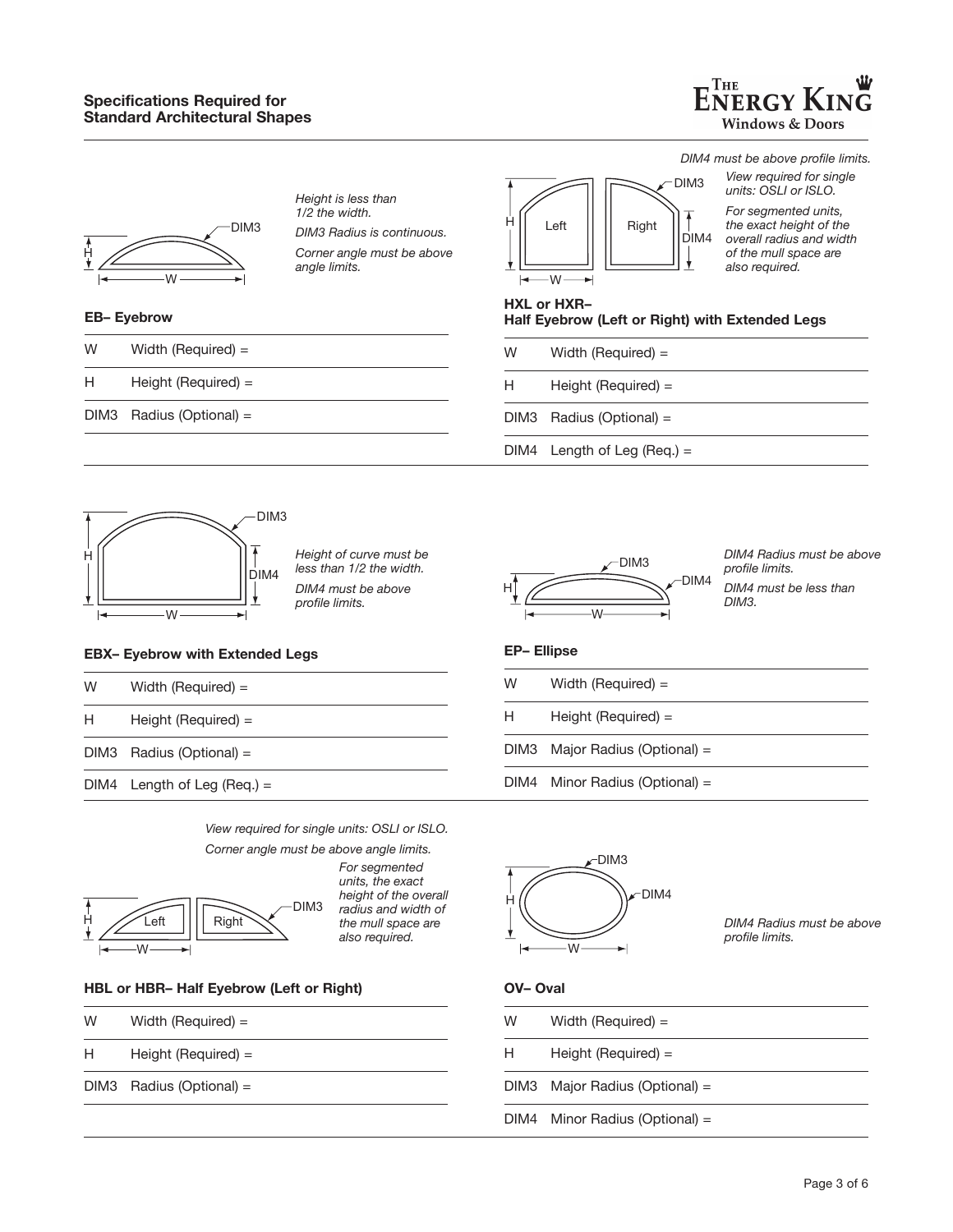



*DIM3 Radius must be greater than 1/2 the width. DIM3 Radius must be above profile limits.*

## **CH– Cathedra**l

| W | Width (Required) $=$ |  |
|---|----------------------|--|
|   |                      |  |

- H Height (Required) =
- DIM3 Radius (Optional) =



*View required for single units: OSLI or ISLO.*

#### **TZL or TZR– Trapezoid (Left or Right)**

- W Width (Required) =
- H Height (Required) =
- DIM3 Short Leg (Req.) =



*DIM3 Radius must be above profile limits.*

#### **CHX– Cathedral with Extended Legs**

- W Width (Required) =
- H Height (Required) =
- DIM3 Radius (Optional) =

DIM4 Length of Leg (Req.) =



*View required for single units: OSLI or ISLO.*

#### **TRL or TRR– Triangle (Left or Right)**

- W Width (Required) =
- H Height (Required) =



*On this style, all sides are equal.*

#### **TRE– Triangle Equilateral**

W Width (Required) =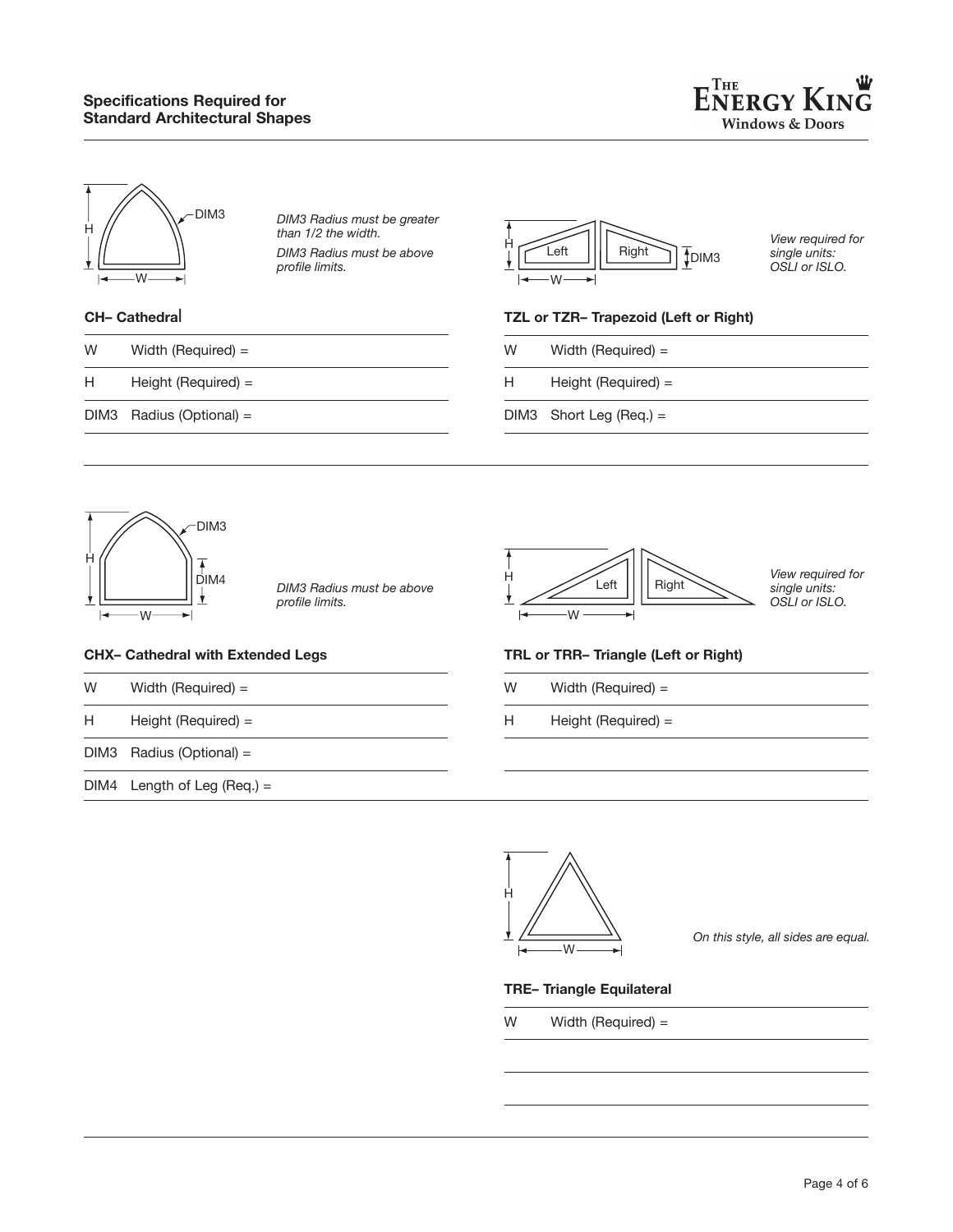

*On this style, all sides are equal.*



*On this style, two sides are equal.*

### **TRI– Triangle Isosceles**

| W | Width (Required) $=$  | W or H Width |
|---|-----------------------|--------------|
| н | Height (Required) $=$ |              |



*On this style, all sides are equal.*

#### **OT– Octagon**

W Width (Required) =



**HX– Hexagon**

W

H

**HXX– Hexagon with Extended Legs**

or Height (Required)  $=$ 

- W Width (Required) =
- H Height (Required) =

DIM3 Length of Leg (Req.) =



#### **OTX– Octagon with Extended Legs**

- W Width (Required) =
- H Height (Required) =

DIM3 Length of Leg (Req.) =